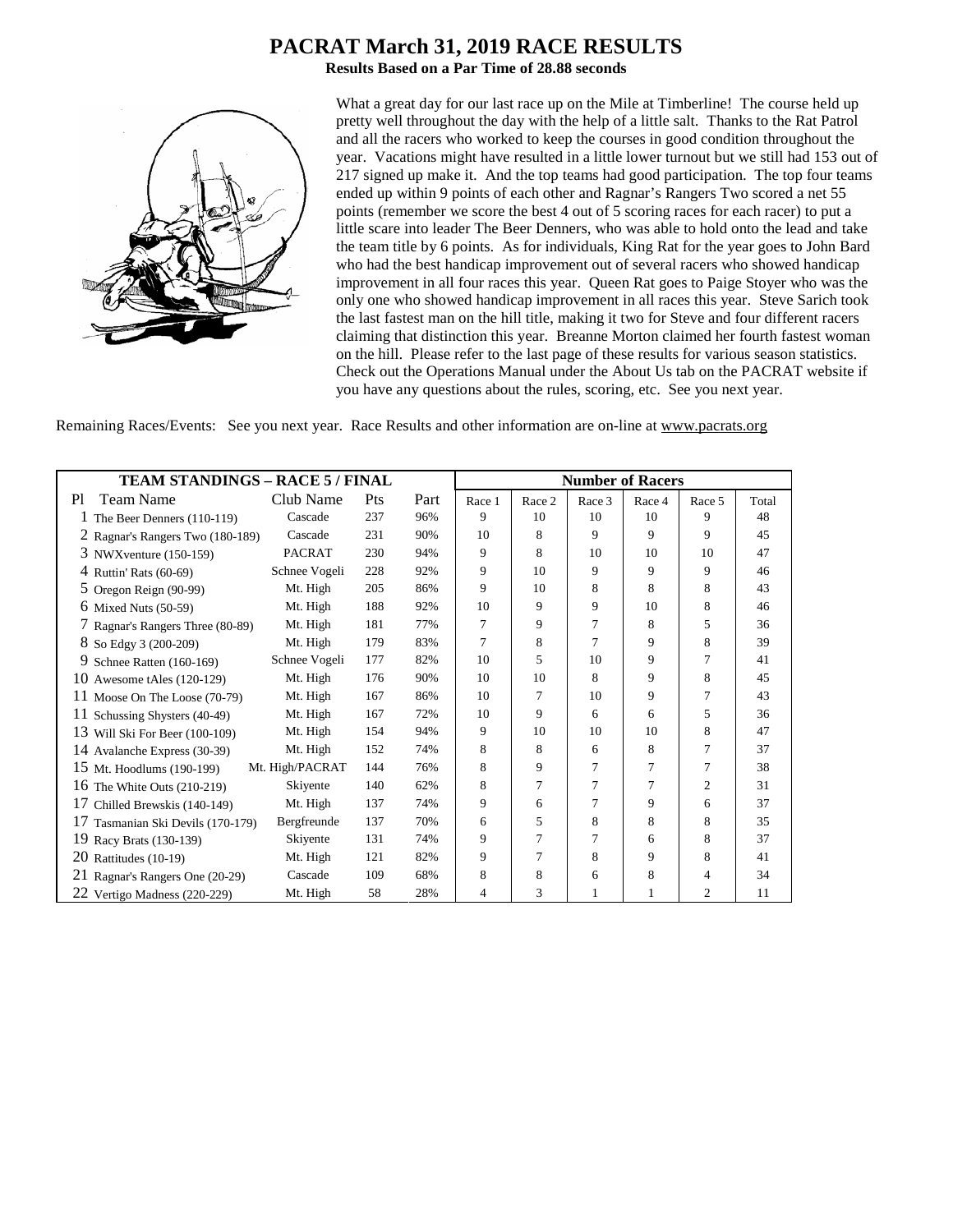## **ELITE WOMEN (Handicap 0.0 – 25.0)**

| Pts | Bib | Fname          | Lname             | Time  | Hdcp |    |
|-----|-----|----------------|-------------------|-------|------|----|
| 10  | 111 | <b>Breanne</b> | <b>Morton</b>     | 33.04 | 14.4 |    |
| 8   | 118 | <b>Natalia</b> | <b>Hamalainen</b> | 33.36 | 15.5 |    |
| 7   | 97  | Jennifer       | Bard              | 34.26 | 18.6 |    |
| 5   | 38  | Kari           | Abbott            | 34.63 | 19.9 |    |
| 4   | 217 | Barb           | Pressentin        | 35.75 | 23.8 |    |
| 2   | 92  | Emily          | Christensen       | 35.93 | 24.4 |    |
| 1   | 83  | Jenny          | Blackerby         | 36.22 | 25.4 | 2D |
| 1   | 107 | <b>Ulla</b>    | <b>Brunette</b>   | 36.70 | 27.1 | D  |
| 1   | 20  | Marina         | Nimmo             | 36.84 | 27.6 | 2D |
| 1   | 74  | Kelsi          | Erkkila           | 37.04 | 28.3 | D  |
| 1   | 35  | Violet         | Anderson          | 37.30 | 29.2 | 2D |
| 1   | 130 | Jeannie        | Hummel            | 37.81 | 30.9 | 2D |

#### **EXPERT WOMEN (Handicap 25.1 – 35.0)**

| Pts             | <b>Bib</b> | Fname     | Lname           | Time       | Hdcp |    |
|-----------------|------------|-----------|-----------------|------------|------|----|
| 10              | 188        | Dominique | Bergner         | 36.68      | 27.0 |    |
| 10 <sub>b</sub> | 93         | Kaylee    | <b>Brunette</b> | 38.32      | 32.7 |    |
| 4               | 197        | Roksolana | Shyyka          | 38.33      | 32.7 |    |
| 1               | 139        | Emilie    | Henderson       | 38.37      | 32.9 |    |
| 1               | 220        | Melinda   | Kai             | 39.20      | 35.7 | 2D |
| 1               | 178        | Sasha     | Ondusko         | 40.46      | 40.1 | 2D |
| 1               | 138        | LeAnn     | Fanning         | 41.03      | 42.1 | D  |
|                 | 216        | Leasa     | Lowy            | <b>DNS</b> |      |    |
|                 |            |           |                 |            |      |    |

### **ADVANCED WOMEN (Handicap 35.1 – 45.0)**

| Pts             | <b>Bib</b> | Fname         | Lname        | Time       | Hdcp |   |
|-----------------|------------|---------------|--------------|------------|------|---|
| 13 <sub>b</sub> | 132        | Meg           | Spillman     | 37.87      | 31.1 | U |
| 7               | 96         | Jenny         | VonPinnion   | 39.29      | 36.1 |   |
| 7b              | 159        | Paige         | Stoyer*      | 40.12      | 38.9 |   |
| 1               | 136        | Stevie        | Viaene       | 40.35      | 39.7 |   |
| 4b              | 137        | Wendy         | Rust         | 40.75      | 41.1 |   |
| 1               | 50         | Samy          | <b>Fouts</b> | 41.39      | 43.3 |   |
| 1               | 172        | Jan           | Moore        | 44.22      | 53.1 | D |
|                 | 91         | Laura         | Gentry       | <b>DNS</b> |      | D |
|                 | 140        | <b>Brenda</b> | Becerra      | <b>DNS</b> |      | D |
|                 | 211        | Katy          | Krider       | <b>DNS</b> |      |   |
|                 | 212        | Haley         | Dunn         | <b>DNS</b> |      |   |
|                 | 218        | Sadie         | Rogers       | <b>DNS</b> |      | D |
|                 |            |               |              |            |      |   |

## **ADVANCED INT. WOMEN (Handicap 45.1 – 60.0)**

| Pts             | Bib | Fname    | Lname      | Time       | Hdcp |   |
|-----------------|-----|----------|------------|------------|------|---|
| 13 <sub>b</sub> | 49  | Yvonne   | Frei       | 40.59      | 40.6 | U |
| 11 <sub>b</sub> | 133 | Debbie   | Kitchin    | 40.93      | 41.7 | U |
| 8b              | 131 | Alice    | Jacklet    | 41.09      | 42.3 | U |
| $\overline{c}$  | 77  | Marjorie | Slauson    | 41.86      | 45.0 | U |
| 4b              | 59  | Kristi   | Fleming    | 42.92      | 48.6 |   |
| 4b              | 102 | Cecily   | Geschke    | 43.39      | 50.2 |   |
| 1               | 51  | Jill     | Trulsen    | 43.48      | 50.6 |   |
| 4b              | 100 | Elyse    | Izer       | 43.94      | 52.2 |   |
| 4b              | 179 | Megan    | Crompton   | 44.79      | 55.1 |   |
|                 | 16  | Zeina    | Do         | <b>DNS</b> |      | D |
|                 | 34  | Sandra   | Volk       | <b>DNS</b> |      |   |
|                 | 75  | Leslie   | Sandin     | DNS        |      |   |
|                 | 95  | Morgan   | Hartnell   | <b>DNS</b> |      |   |
|                 | 108 | Sara     | <b>Fox</b> | DNS        |      | D |
|                 | 206 | Alaina   | Randerson* | <b>DNS</b> |      |   |
|                 | 215 | Jamie    | Harwood    | <b>DNS</b> |      |   |

## **INTERMEDIATE WOMEN (Handicap 60.1 – 80.0)**

|                 |     | Pts Bib Fname | Lname    | Time Hdcp  |      |   |
|-----------------|-----|---------------|----------|------------|------|---|
| 13 <sub>b</sub> |     | 222 Mary      | Askew    | 45.89      | 58.9 | U |
| 4b              |     | 207 Angela    | Jauron*  | 48.22      | 67.0 |   |
|                 | 145 | Itsuko        | Day      | <b>DNS</b> |      |   |
|                 | 223 | Virginia      | Collison | <b>DNS</b> |      |   |

## **NOVICE WOMEN (Handicap 80.1 – 100.0)**

|                 |       | Pts Bib Fname | Lname   | Time Hdcp |       |   |
|-----------------|-------|---------------|---------|-----------|-------|---|
| 13 <sub>b</sub> | 149   | Jeanne        | Nyquist | 52.79     | 82.8  |   |
| .5b             |       | 142 Colleen   | Cook    | 54.71     | 89.4  |   |
| 4b              |       | 147 Jacquelyn | Lane    | 57.14     | 97.9  |   |
|                 | 1 176 | Shawn         | Storey  | 59.82     | 107.1 | D |
|                 |       |               |         |           |       |   |

## **BEGINNER WOMEN (Handicap 100.1 and Greater)**

|                 |     | Pts Bib Fname | Lname       | Time       | Hdcp  |    |
|-----------------|-----|---------------|-------------|------------|-------|----|
| 13 <sub>b</sub> | 99  | Cynthia       | Christensen | 49.48      | 71.3  | 2U |
| 4b              | 104 | Susan         | Steffey     | 52.02      | 80.1  | U  |
| 4b              | 28  | Sylvia        | Kearns      | 62.27      | 115.6 |    |
|                 | 14  | Janice        | Allen       | <b>DNS</b> |       |    |
|                 | 115 | Laurie        | Smallwood*  | <b>DNS</b> |       |    |
|                 | 135 | Tracy         | Ann         | <b>DNS</b> |       |    |
|                 | 175 | Nancy         | Ferry       | <b>DNS</b> |       |    |
|                 |     |               |             |            |       |    |

## **NEW RACERS**

| 134 | Trudi | Pleis | DNS |
|-----|-------|-------|-----|
|     |       |       |     |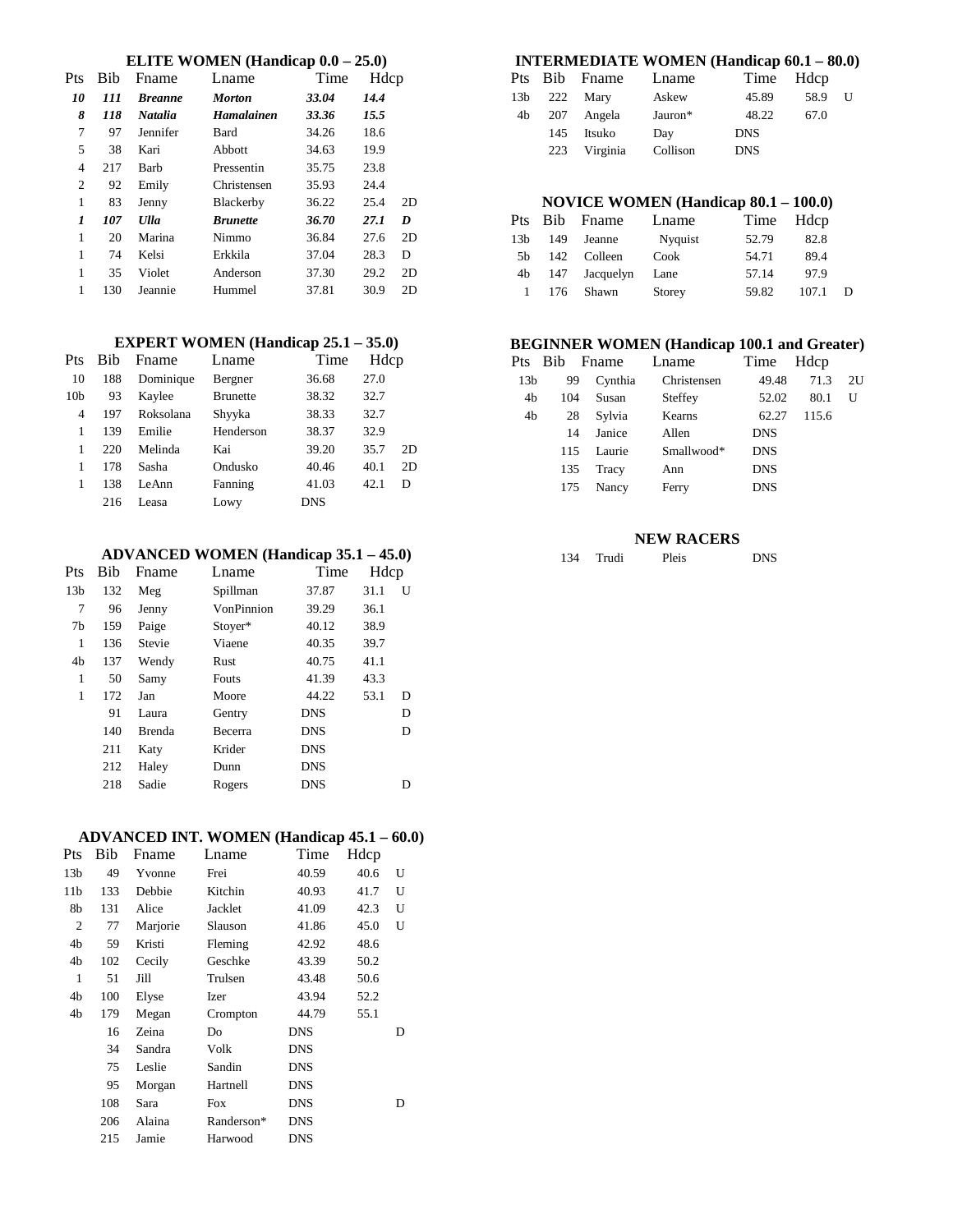#### **ELITE MEN (Handicap 0.0 – 12.5)**

| Pts | <b>Bib</b> | Fname          | Lname          | Time       | Hdcp |   |
|-----|------------|----------------|----------------|------------|------|---|
| 10  | 182        | <b>Steve</b>   | Sarich         | 31.16      | 7.9  |   |
| 7   | 116        | Kyle           | <b>Taylor</b>  | 31.28      | 8.3  |   |
| 4   | 166        | Gary           | Banik          | 31.35      | 8.6  |   |
| 1   | 66         | Peter          | Dodd           | 31.71      | 9.8  |   |
| 1   | 76         | Paul           | Lyshaug        | 32.41      | 12.2 |   |
| 1   | 54         | Paul           | Soper          | 32.45      | 12.4 |   |
| 1   | 160        | Dale           | Parshall       | 32.58      | 12.8 | D |
|     | 26         | Alex           | Smoot          | DNS        |      |   |
|     | 39         | Geoff          | Mihalko        | <b>DNS</b> |      |   |
|     | 55         | <b>Gunther</b> | <b>Bergner</b> | <b>DNS</b> |      |   |
|     | 65         | Brian          | Bogatin        | <b>DNS</b> |      |   |
|     | 168        | Jason          | Rogers         | <b>DNS</b> |      | D |
|     | 169        | Mike           | Peck           | <b>DNS</b> |      |   |
|     | 214        | Ryan           | Simms          | <b>DNS</b> |      |   |
|     |            |                |                |            |      |   |

## **EXPERT MEN (Handicap 12.6 – 20.0)**

| Pts              | Bib | Fname            | Lname           | Time       | Hdcp |    |
|------------------|-----|------------------|-----------------|------------|------|----|
| 10               | 189 | Adam             | Miller          | 32.16      | 11.4 | U  |
| 9                | 187 | <b>Christian</b> | <b>Bennett</b>  | 32.50      | 12.5 | U  |
| 8                | 67  | Jason            | Peck            | 33.14      | 14.8 |    |
| 7                | 112 | Ryan             | <b>Barnes</b>   | 33.30      | 15.3 |    |
| 6                | 29  | Ryan             | Rooper          | 33.57      | 16.2 |    |
| 9b               | 117 | <b>Blake</b>     | Hamalainen      | 33.58      | 16.3 |    |
| <b>8b</b>        | 60  | <b>Steven</b>    | <b>Crosier</b>  | 33.66      | 16.6 |    |
| 5                | 53  | Andrew           | Hobart          | 33.71      | 16.7 |    |
| $\overline{4}$   | 123 | Gary             | Matusow         | 33.79      | 17.0 |    |
| 6 <sub>b</sub>   | 106 | Ryan             | Steffey         | 33.82      | 17.1 |    |
| 1                | 121 | Ward             | Jagels          | 33.84      | 17.2 |    |
| 1                | 64  | <b>Bruce</b>     | Parshall        | 34.11      | 18.1 |    |
| 1                | 10  | Chris            | Wiley           | 34.22      | 18.5 |    |
| 1                | 120 | Alan             | <b>Bean</b>     | 34.37      | 19.0 |    |
| $\boldsymbol{l}$ | 37  | <b>Mark</b>      | <b>Stanford</b> | 34.63      | 19.9 |    |
| $\mathbf{1}$     | 72  | Kent             | Nelson          | 34.94      | 21.0 | 2D |
| 1                | 119 | <b>Sam</b>       | Loos            | 35.24      | 22.0 | D  |
| $\mathbf{1}$     | 210 | Dano             | Alexander       | 35.43      | 22.7 | D  |
| 1                | 84  | <b>Kieffer</b>   | <b>Tarbell</b>  | 35.47      | 22.8 | D  |
| 1                | 110 | <b>Dennis</b>    | <b>Dries</b>    | 35.49      | 22.9 | D  |
| $\mathbf{1}$     | 196 | Aaron            | Sandore*        | 36.24      | 25.5 | D  |
|                  | 27  | Carson           | Pike            | <b>DNS</b> |      |    |
|                  | 36  | Kyle             | Bigbee          | <b>DNS</b> |      |    |
|                  | 71  | <b>Tom</b>       | <b>Scott</b>    | <b>DNS</b> |      |    |
|                  | 81  | Stasi            | Rogers          | <b>DNS</b> |      |    |
|                  | 85  | Geddy            | Tarbell         | <b>DNS</b> |      |    |
|                  | 86  | Travis           | <b>Butler</b>   | <b>DNS</b> |      |    |
|                  | 163 | Robert           | Galasso         | <b>DNS</b> |      |    |
|                  | 209 | Don              | Williams*       | <b>DNS</b> |      |    |

## **ADVANCED MEN (Handicap 20.1 – 27.5)**

| Pts             | Bih | Fname       | Lname            | Time  | Hdcp |   |
|-----------------|-----|-------------|------------------|-------|------|---|
| 10              | 194 | David       | Holstein         | 33.46 | 15.9 | U |
| 9               | 124 | <b>Brad</b> | <b>Tollefson</b> | 34.72 | 20.2 |   |
| 11 <sub>b</sub> | 70  | Jonathan    | Georgeades       | 35.08 | 21.5 |   |
| 7               | 156 | Jim         | Patricelli       | 35.28 | 22.2 |   |
| 10 <sub>b</sub> | 32  | Greg        | Dilger           | 35.93 | 24.4 |   |
| 6               | 165 | Tim         | Cayton           | 36.06 | 24.9 |   |
| 5               | 78  | Christopher | Larsen           | 36.42 | 26.1 |   |
| 5               | 17  | Farzin      | Ghezel           | 36.50 | 26.4 |   |
| 4               | 114 | David       | Maynard*         | 36.58 | 26.7 |   |
| 3               | 69  | Bob         | Lawrence         | 36.59 | 26.7 |   |

| <b>ADVANCED MEN (Continued)</b> |     |              |             |       |      |    |  |
|---------------------------------|-----|--------------|-------------|-------|------|----|--|
| Pts                             | Bib | Fname        | Lname       | Time  | Hdcp |    |  |
| 2                               | 155 | Mark         | Crawford    | 36.65 | 26.9 |    |  |
| 1                               | 158 | Dustin       | Stephens*   | 37.06 | 28.3 | 2D |  |
| 1                               | 167 | Jack         | Walker      | 37.12 | 28.5 | D  |  |
| 4b                              | 33  | Jeff         | Dulcich     | 37.26 | 29.0 | 2D |  |
| 1                               | 90  | Robin        | Cressy      | 37.35 | 29.3 | D  |  |
| 1                               | 113 | Danny        | Heaton*     | 37.45 | 29.7 | 2D |  |
| 1                               | 101 | David        | <b>Izer</b> | 38.02 | 31.7 | D  |  |
| 1                               | 185 | Gary         | Collison    | 38.11 | 32.0 | 2D |  |
| 1                               | 21  | Mark         | Conan       | 38.56 | 33.5 | D  |  |
| 1                               | 200 | <b>Brian</b> | Young       | 38.68 | 33.9 | D  |  |
| 1                               | 151 | Ken          | Luckett     | 39.40 | 36.4 | D  |  |
| 1                               | 164 | Ed           | Carman      | 40.11 | 38.9 | 2D |  |

| 1 | 164 | Ed           | Carman          | 40.11      | 38.9 | 2D |
|---|-----|--------------|-----------------|------------|------|----|
|   | 23  | Marc         | Loriaux         | <b>DNS</b> |      |    |
|   | 24  | <b>Steve</b> | <b>Claussen</b> | DNS        |      |    |
|   | 25  | Rob          | Smoot           | <b>DNS</b> |      |    |
|   | 42  | Alan         | Polaski         | <b>DNS</b> |      |    |
|   | 198 | <b>Brad</b>  | Fine            | <b>DNS</b> |      |    |
|   | 213 | Hafez        | Daraee          | <b>DNS</b> |      | D  |
|   | 224 | Gerald       | Fitzpatrick     | <b>DNS</b> |      |    |
|   | 226 | Bear         | Marchand*       | DNS        |      | D  |
|   | 227 | Greg         | Coulter         | <b>DNS</b> |      |    |

## **ADVANCED INT. MEN (Handicap 27.5 – 40.0)**

| Pts              | <b>Bib</b> | Fname        | Lname          | Time       | Hdcp |    |
|------------------|------------|--------------|----------------|------------|------|----|
| 10               | 18         | Armond       | Anderson       | 37.46      | 29.7 |    |
| 9                | 181        | Jonathan     | Rogers         | 37.69      | 30.5 |    |
| 12 <sub>b</sub>  | 180        | Mike         | Long           | 37.71      | 30.6 |    |
| 11 <sub>b</sub>  | 98         | John         | Bard           | 37.72      | 30.6 |    |
| 11 <sub>b</sub>  | 31         | Jon          | <b>Brenna</b>  | 38.17      | 32.2 |    |
| 7                | 153        | Derrick      | Tanner         | 38.40      | 33.0 |    |
| 7                | 150        | Dan          | Mancuso        | 38.42      | 33.0 |    |
| 6                | 103        | <b>Grant</b> | Geschke        | 38.45      | 33.1 |    |
| 6                | 208        | Caleb        | Riley          | 38.46      | 33.2 |    |
| 5                | 162        | Dexter       | Hill           | 38.54      | 33.5 |    |
| 5                | 46         | John         | <b>Barton</b>  | 38.57      | 33.6 |    |
| $\overline{4}$   | 61         | Bob          | <b>Brown</b>   | 38.92      | 34.8 |    |
| 7b               | 63         | Harrison     | <b>Brown</b>   | 39.24      | 35.9 |    |
| 3                | 201        | Zachary      | Schroeder      | 39.42      | 36.5 |    |
| $\overline{c}$   | 144        | Timothy      | Culligan       | 39.44      | 36.6 |    |
| $\boldsymbol{l}$ | 40         | <b>McCoy</b> | <b>Smith</b>   | 39.45      | 36.6 |    |
| $\mathbf{1}$     | 12         | Conrad       | Foord          | 39.51      | 36.8 |    |
| 4b               | 94         | Jay          | Boden          | 39.74      | 37.6 |    |
| 4b               | 193        | Dave         | Cronauer       | 39.85      | 38.0 |    |
| 1                | 19         | Steve        | Pederson       | 39.95      | 38.3 |    |
| $\mathbf{1}$     | 204        | Dan          | Nolan          | 40.08      | 38.8 |    |
| $\mathbf{1}$     | 183        | Greg         | Estell         | 40.09      | 38.8 |    |
| $\mathbf{1}$     | 202        | Scott        | <b>Bellis</b>  | 40.21      | 39.2 |    |
| $\mathbf{1}$     | 205        | Peter        | Kanda          | 40.21      | 39.2 |    |
| $\mathbf{1}$     | 15         | Mark         | Haskins        | 40.33      | 39.7 |    |
| $\mathbf{1}$     | 154        | Michael      | Zevely         | 40.89      | 41.6 | D  |
| $\mathbf{1}$     | 79         | Dave         | Mills          | 41.05      | 42.1 | 2D |
| $\boldsymbol{l}$ | 190        | <b>Phil</b>  | <b>Mant</b>    | 41.06      | 42.2 | D  |
| $\mathbf{1}$     | 89         | Charles      | Scott          | 42.46      | 47.0 | D  |
| $\mathbf{1}$     | 82         | Keith        | Blackerby      | 42.86      | 48.4 | 2D |
| $\mathbf{1}$     | 62         | John         | Orefice        | <b>DNF</b> |      |    |
|                  | 22         | Christopher  | Jones          | <b>DNS</b> |      |    |
|                  | 43         | Matt         | Courtnage      | <b>DNS</b> |      |    |
|                  | 44         | Kerry        | <b>Stevens</b> | <b>DNS</b> |      |    |
|                  | 56         | Keith        | Appleman       | <b>DNS</b> |      |    |
|                  |            |              |                |            |      |    |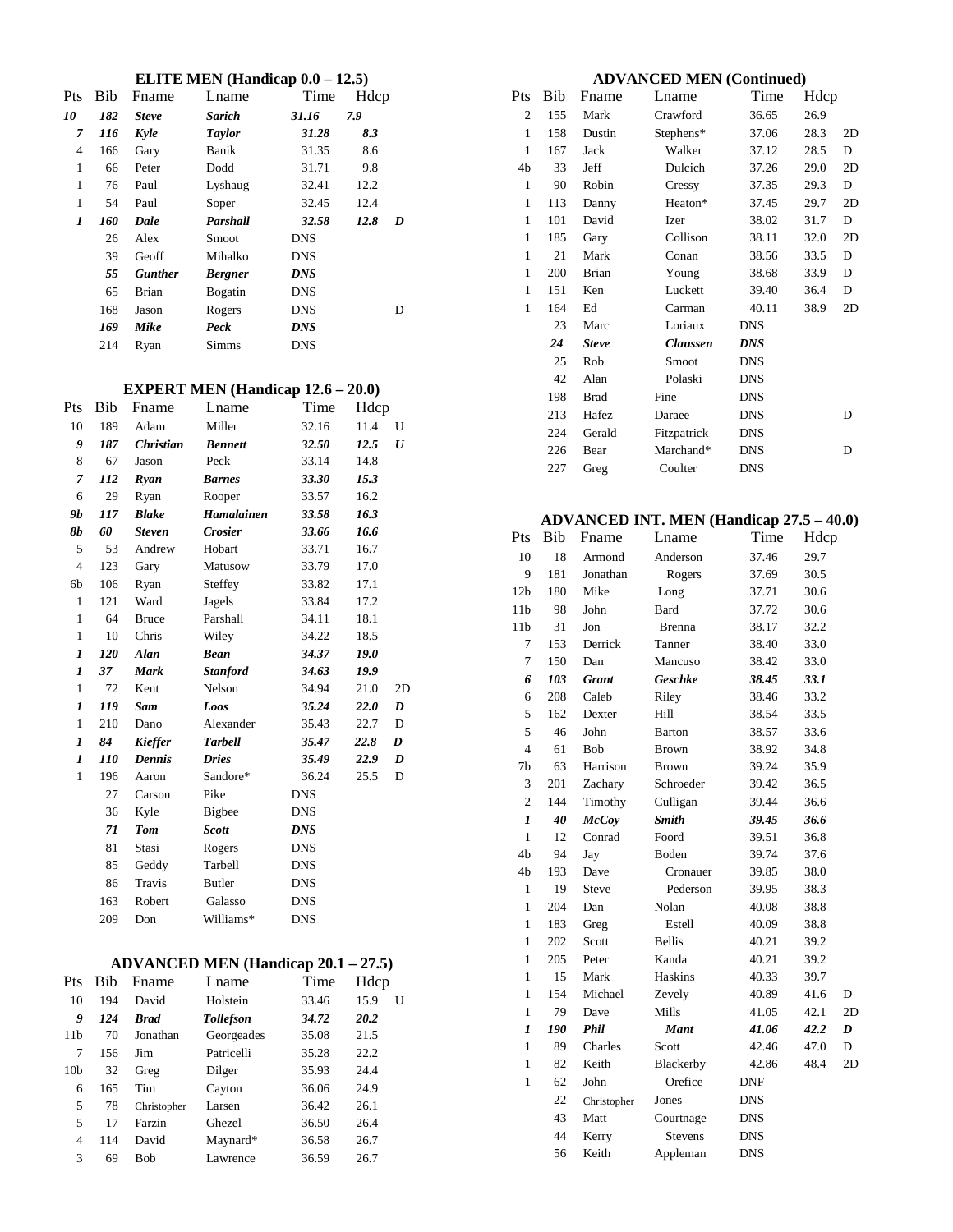#### **ADVANCED INT MEN. (continued)**

| Pts | <b>Bib</b> | Fname         | Lname       | Time       | Hdcp |
|-----|------------|---------------|-------------|------------|------|
|     | 73         | Raj           | Savara      | <b>DNS</b> |      |
|     | 80         | Jeff          | Griese      | <b>DNS</b> |      |
|     | 87         | Michael       | Demshki     | <b>DNS</b> |      |
|     | 126        | Andrea        | Scasso      | <b>DNS</b> |      |
|     | 127        | Kent          | Zook        | <b>DNS</b> | D    |
|     | 141        | Terry         | Becerra     | <b>DNS</b> | D    |
|     | 186        | <b>Thomas</b> | Conner      | <b>DNS</b> | D    |
|     | 199        | Chuck         | Howard      | <b>DNS</b> |      |
|     | 219        | Ricky         | Frasier     | <b>DNS</b> |      |
|     | 225        | Grant         | Fitzpatrick | <b>DNS</b> |      |

#### **INTERMEDIATE MEN (Handicap 40.1 - 50.0)**

| Bib        | Fname  | Lname        | Time       |      |                  |
|------------|--------|--------------|------------|------|------------------|
| 52         | David  | Larson       | 40.17      | 39.1 | U                |
| <i>170</i> | Paul   | Tidball      | 40.32      | 39.6 | $\boldsymbol{U}$ |
| 161        | Dwayne | <b>Brich</b> | 41.74      | 44.5 |                  |
| 48         | John   | Williamson   | 41.84      | 44.9 |                  |
| 47         | Robert | Diehl        | 42.32      | 46.5 |                  |
| 177        | Dan    | Petersen     | 42.34      | 46.6 |                  |
| 171        | Ted    | Stagnone     | 42.43      | 46.9 |                  |
| 128        | Jim    | Rogers       | 42.72      | 47.9 |                  |
| 125        | Allan  | Paraskeva    | 42.80      | 48.2 |                  |
| 30         | Casey  | Kahler       | 42.98      | 48.8 |                  |
| 195        | Alex   | Vaughn       | 43.41      | 50.3 | D                |
| 157        | Dan    | Holland      | 43.63      | 51.1 | 2D               |
| 13         | Matt   | Thompson     | 45.19      | 56.5 | 2D               |
| 192        | Yon    | Sheldon      | 46.82      | 62.1 | D                |
| 45         | Duncan | Kitchin      | <b>DNS</b> |      | D                |
| 109        | Ryan   | Fox          | DNS        |      | D                |
| 148        | Malcom | Macdonald    | DNS        |      | D                |
|            |        |              |            |      | Hdcp             |

#### **NOVICE MEN (Handicap 50.1 – 65.0)**

| Pts            | Bib | Fname       | Lname       | Time       | Hdcp |
|----------------|-----|-------------|-------------|------------|------|
| 10             | 122 | Robert      | Weiss       | 43.63      | 51.1 |
| 8              | 57  | Dave        | Trulsen     | 43.65      | 51.2 |
| 6              | 88  | Christian   | Bryant Jr.* | 45.04      | 56.0 |
| 6 <sub>h</sub> | 173 | Patrick     | Callahan    | 45.18      | 56.4 |
| 1              | 105 | Loren       | Steffey     | 45.46      | 57.4 |
| 1              | 184 | Jim         | Cockerham   | 45.50      | 57.6 |
| 1              | 129 | Dave        | Myers       | 46.51      | 61.1 |
| 1              | 203 | <b>B</b> en | $Qtt*$      | 47.01      | 62.8 |
| 1              | 11  | John        | Macklin     | 47.26      | 63.7 |
|                | 191 | Lonny       | Schiller    | <b>DNS</b> |      |
|                |     |             |             |            |      |

#### **BEGINNER MEN (Handicap 65.1 and Greater)**

|                 |     | Pts Bib Fname | Lname          | Time       | Hdcp |   |
|-----------------|-----|---------------|----------------|------------|------|---|
| 13 <sub>b</sub> | 68  | Neal          | Japport        | 45.90      | 58.9 | U |
| 8b              | 143 | Lenny         | Cook           | 48.26      | 67.1 |   |
| 1               | 58  | Robert        | Hingst         | 49.21      | 70.4 |   |
| 1               | 146 | William       | King           | 49.51      | 71.4 |   |
|                 | 152 | Tod           | <b>Stathis</b> | 50.10      | 73.5 |   |
|                 | 174 | J.C.          | Campbell       | <b>DNS</b> |      |   |

#### **NEW RACERS**

| 41  | Joe           | Adams   | <b>DNS</b> |
|-----|---------------|---------|------------|
| 221 | <b>Thomas</b> | Cansler | <b>DNS</b> |

Names in *bold/italic* are PACRAT pacesetters.

Names with an \* after them are snowboarders # are Telemarkers. Snowboard times are discounted 20% per NASTAR guidelines. To get your raw time, divide the time shown by 0.8 (i.e. time/0.8 = raw time). Telemark times are discounted 13% per NASTAR guidelines. To get your raw time, divide the time shown by 0.87 (i.e.  $time/0.87 = raw time$ ).

Classifications according to League Rules. Classification for first race based on previous season class finished with downstrikes ("D")/upstrikes ("U") starting anew with the new season. Racers with no prior PACRAT experience classified according to time in their first race of the season. D with an \* after them indicates a handicap that is more than one class below existing class. U with an \* after them indicates a more than two class move during the season.

**STUFF:**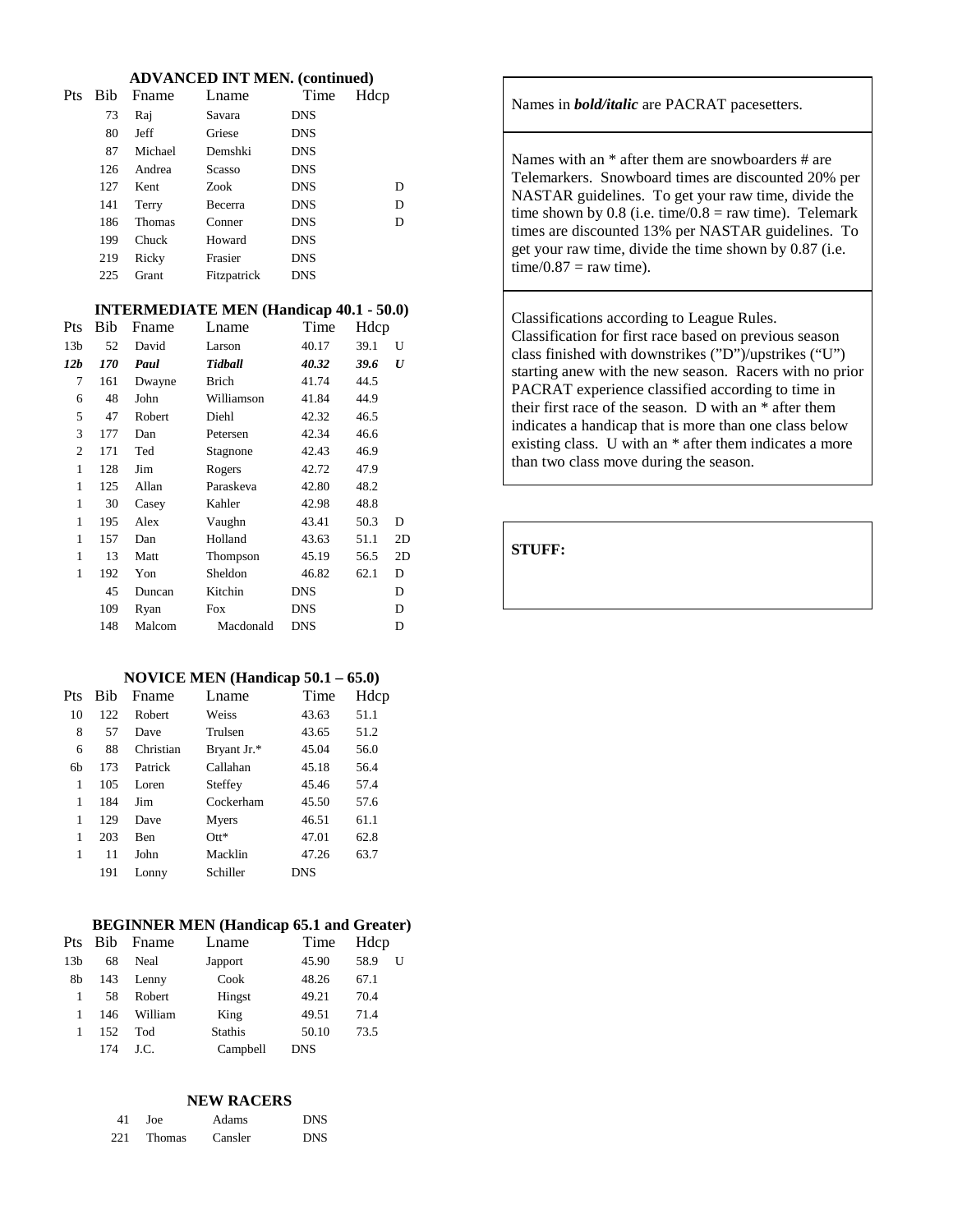# **Special thanks to PACRAT's sponsors:**

**PACRAT Bib Sponsor** Hillcrest Ski & Board Shop, Gresham, OR Windermere Community Realty

**Beer/Wine Sponsors** Lagunitas Brewing Company, CA The Beer Den, Sandy, OR Southern Glazer's Wine & Spirits